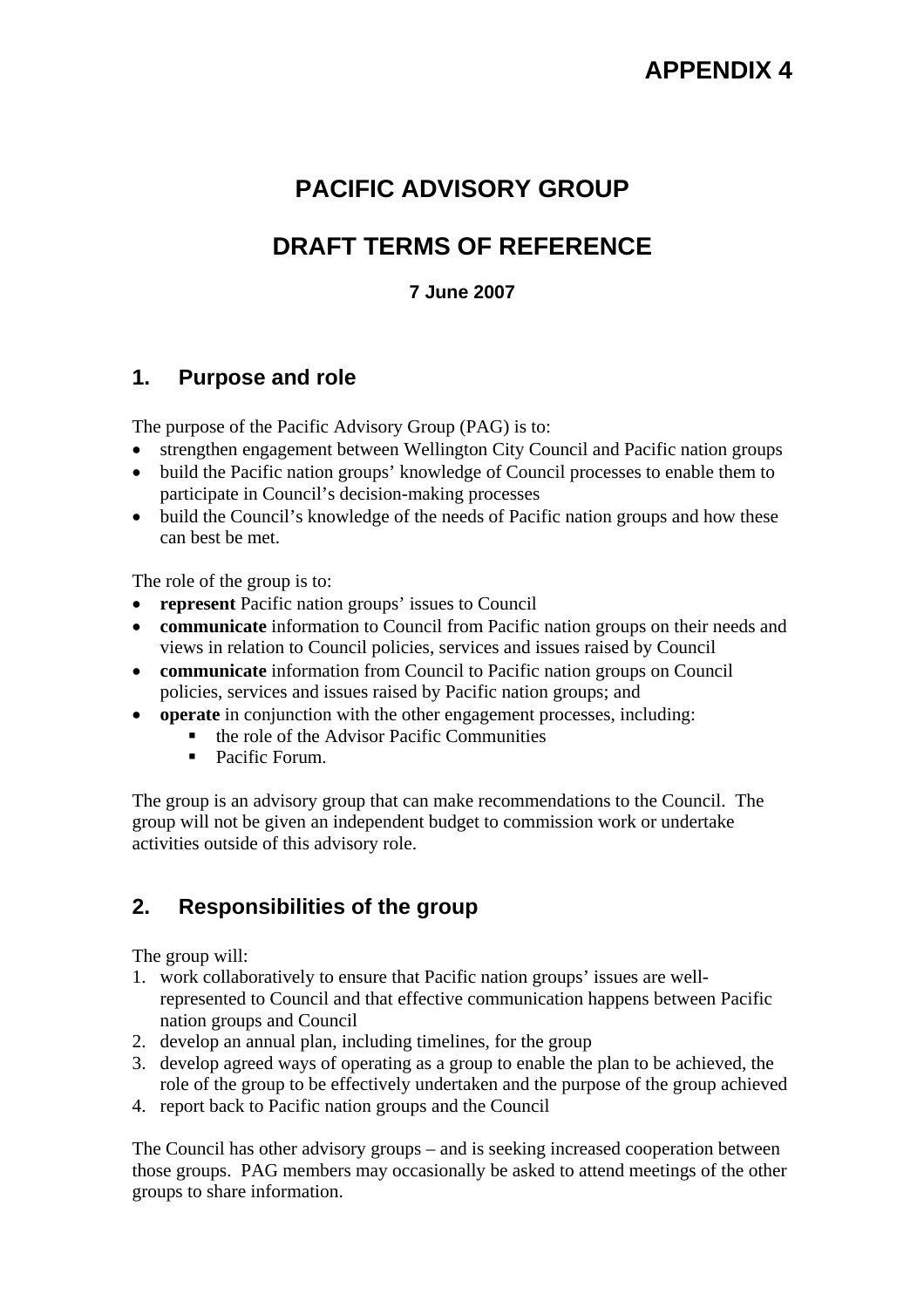# **3. Responsibilities of individual group members**

Individual group members will:

- 1. work collaboratively with other members of the group to fulfil the PAG's role and responsibilities
- 2. communicate with the Pacific nation group they represent, and implement processes for bringing their issues to the PAG and for regularly reporting back to the community on how issues have been addressed.

Members will also be asked to complete Conflict of Interest declarations.

# **4. Roles and responsibilities of the Chair and Deputy Chair**

#### **Role and responsibilities of the Chair**

- 1. To chair the meetings of the group fairly and in a manner that supports the group in fulfilling its role
- 2. To oversee the development, completion and implementation of the group's annual plan
- 3. To represent the views and recommendations of the group as required, including in presentations to the Council and to Pacific forums.

### **Role and responsibilities of the Deputy Chair**

- 1. To support the Chair in their role.
- 2. To act in place of the Chair should the Chair be unavailable or have a conflict of interest.

# **5. Membership of group**

#### **Composition**

The membership of the group should reflect:

- The different Pacific nations in Wellington City being Samoa, Cook Islands, Tonga, Fiji, Niue, Tokelau and Tuvalu
- The age groups within the Pacific community where Pacific people are predominantly represented
- A balance of the genders
- Both Pacific born and New Zealand born Pacific people
- A range of the required skills (as will be contained in the role description for members)

The group consists of 16 members – three members representing Samoa, two members representing each of the six other Pacific nations noted above, and one elected member.

#### **Term of membership**

The term of membership for each member shall be three years. Where a position becomes vacant part way through a term, and there is more than six months remaining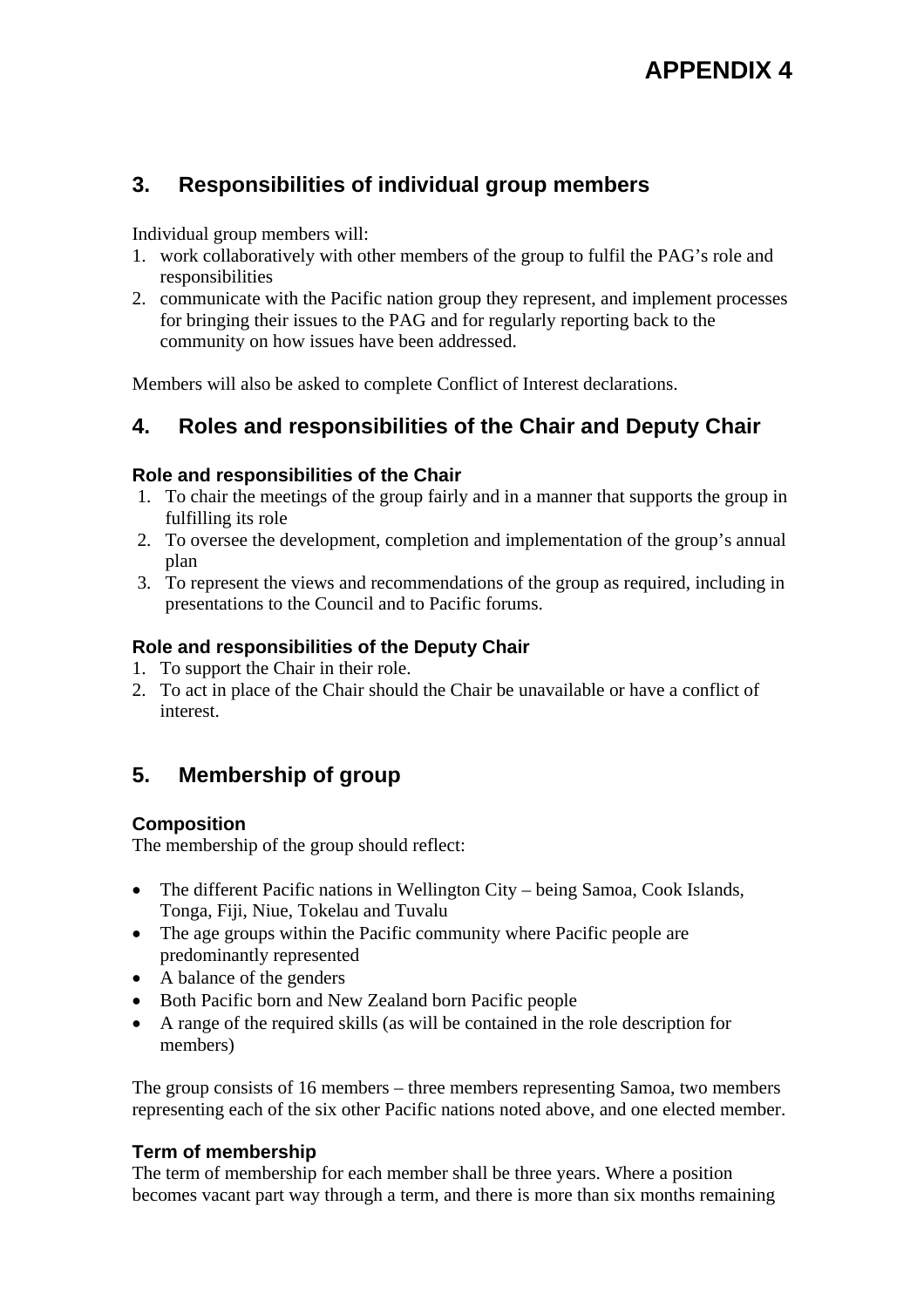in the term, a replacement shall be sought for the remainder of the term through the standard selection process.

#### **Term of membership of Chair and Deputy Chair**

The term of membership for the Chair and Deputy Chair shall be three years. Where a position becomes vacant, a replacement shall be sought for the remainder of the term through the standard selection process.

# **6. Selection of members of group**

Selection of members is undertaken by the Pacific nation groups with the Council's support for the process.

In supporting the selection process, the Council will:

- prepare a clear description of the role and the core competencies required to fulfil the roles of member, Chair and Deputy Chair
- support Pacific nation groups in identifying appropriate candidates for membership
- apply a wide range of processes to ensure that all people of Pacific descent in Wellington have the opportunity to be considered for membership
- facilitate the selection process with Pacific nation groups including calls for nominations, information sessions and voting processes.

The Chair and Deputy Chair are appointed by the group from within the group.

# **7. Ceasing membership**

Membership of the group shall cease if a member:

- 1. Resigns by notifying the Council in writing; or
- 2. Fails to attend at least 3 consecutive meetings during a year.

### **8. Induction of members**

All members joining the group shall undergo an induction process provided by the Council. This will comprise:

- 1. An overview of the PAG
- 2. An overview of the Council's structure, services and policy-making processes
- 3. An introduction to key people in the Council.

### **9. Operation of the group**

#### **Annual Plan**

The group will develop an annual plan covering:

- Annual goals for the year
- The key areas of activity for the group's work for the year, including timeframes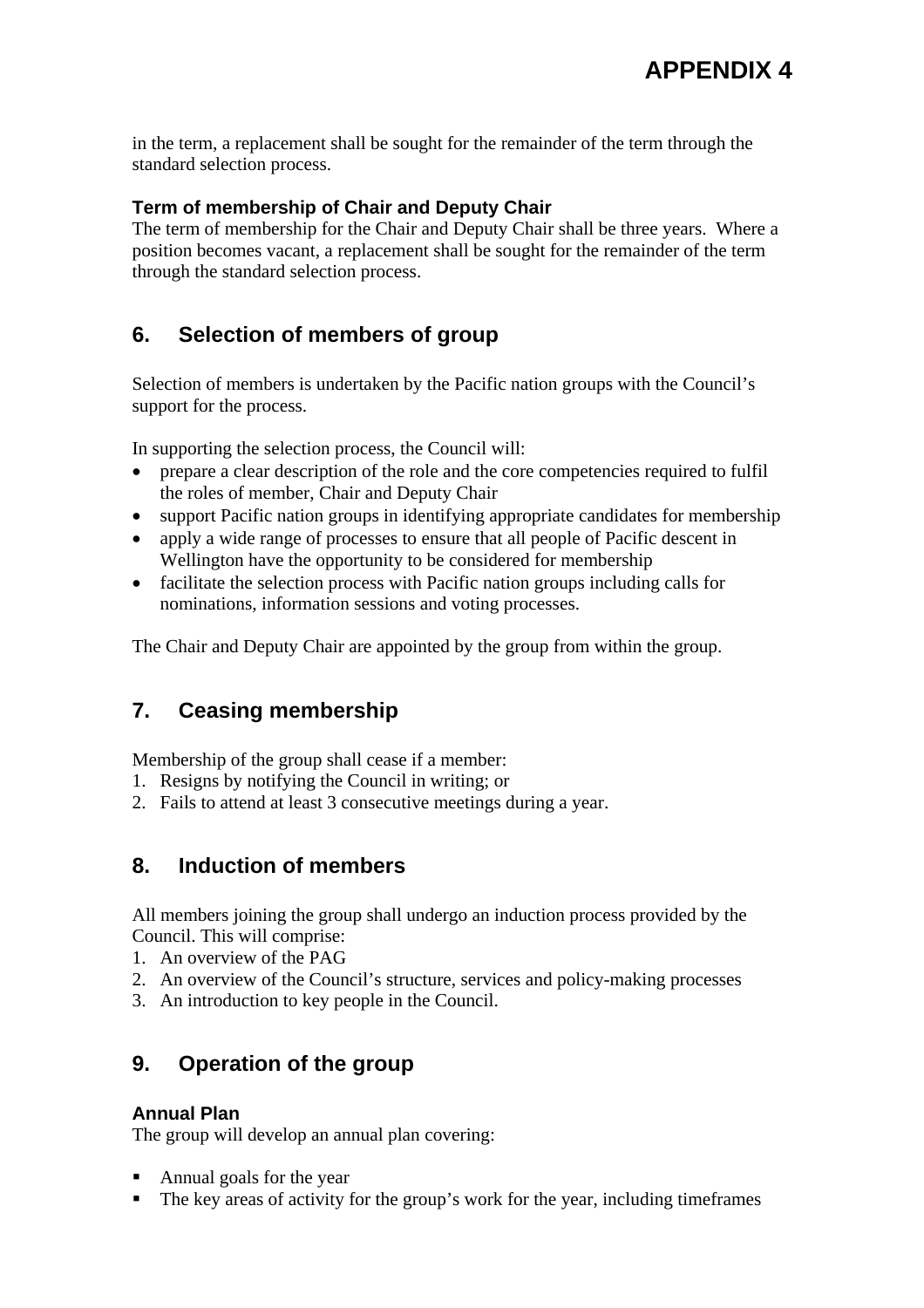A schedule of meetings for the year.

### **Agreed ways of operating**

The group will agree how it will operate, including:

- how individual members will communicate the work of the group to the Pacific nations they represent
- how they will consult with those nations to identify any issues they wish the group to consider
- how the group will communicate the work of the group to Council, and the group's expectations of Council procedures for communicating with the group
- conduct of meetings.

### **Meetings**

#### *Frequency*

The full PAG shall meet once every two months.

#### *Minutes*

Discussion and decisions from group meetings shall be recorded in written minutes, by a minute taker provided by the Council.

#### *Chair*

Meetings shall be chaired by the Chair or the Deputy Chair if the Chair is not available.

#### *Quorum*

Half of the members of the group (not including vacancies) and representatives from at least four of the Pacific nations groups must be present for the group to have a quorum.

#### **Remuneration**

Members will be paid for each meeting of the full Pacific Advisory Group that they attend, to a maximum of six meetings per year. The Chair or Deputy Chair will be paid a higher rate of remuneration for each meeting they chair, in recognition of the additional responsibilities placed on them.

Remuneration will be \$110 per meeting for members and \$150 for the Chair (or Deputy Chair when acting as Chair).

#### **Support to PAG**

The Council will support the group's operations and ensure linkage between the work of the group and the Council.

The Advisor Pacific Communities is the key link between the group and Council operations and is responsible for:

- working with the Chair to set the agenda, which includes Council matters requiring PAG input
- working to engage the PAG with various Council business units and teams
- assisting members to meet their responsibilities for reporting back to their communities (this may mean facilitating access to venues, catering and other support that may be identified)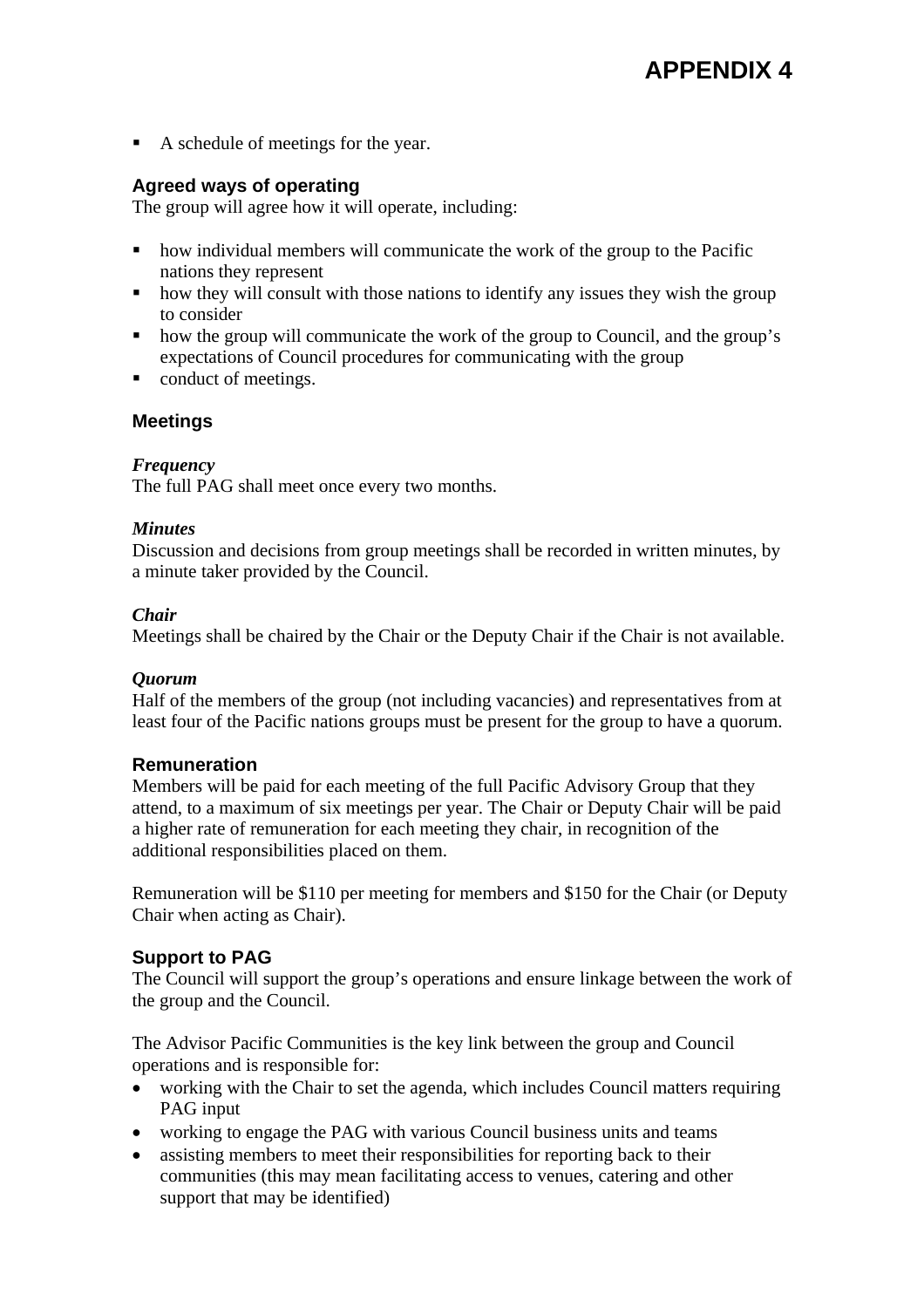- ensuring minutes are taken
- ensuring venues and catering are provided.

## **10. Accountability**

#### **PAG (as a group)**

PAG, through the Chair, shall present a report annually to the appropriate Council committee on its achievements against its annual plan.

PAG, through the Chair, shall present a report to each Pacific Forum.

#### **Individual members of PAG**

The representatives of each Pacific nation group shall report to that group on the achievements of PAG against its annual plan in a manner to be agreed by the PAG.

The representatives of each Pacific nation group shall establish appropriate procedures for gathering issues raised by their group about Council policies and services, and for eliciting regular feedback from their group on Council and PAG performance.

#### **The Council**

The Council shall provide regular feedback to PAG on action taken in response to issues raised by PAG.

# **11. Review**

The Terms of Reference will be reviewed as required, but at least once every three years. All changes to the Terms of Reference will be subject to the approval of the appropriate Wellington City Council committee and Council.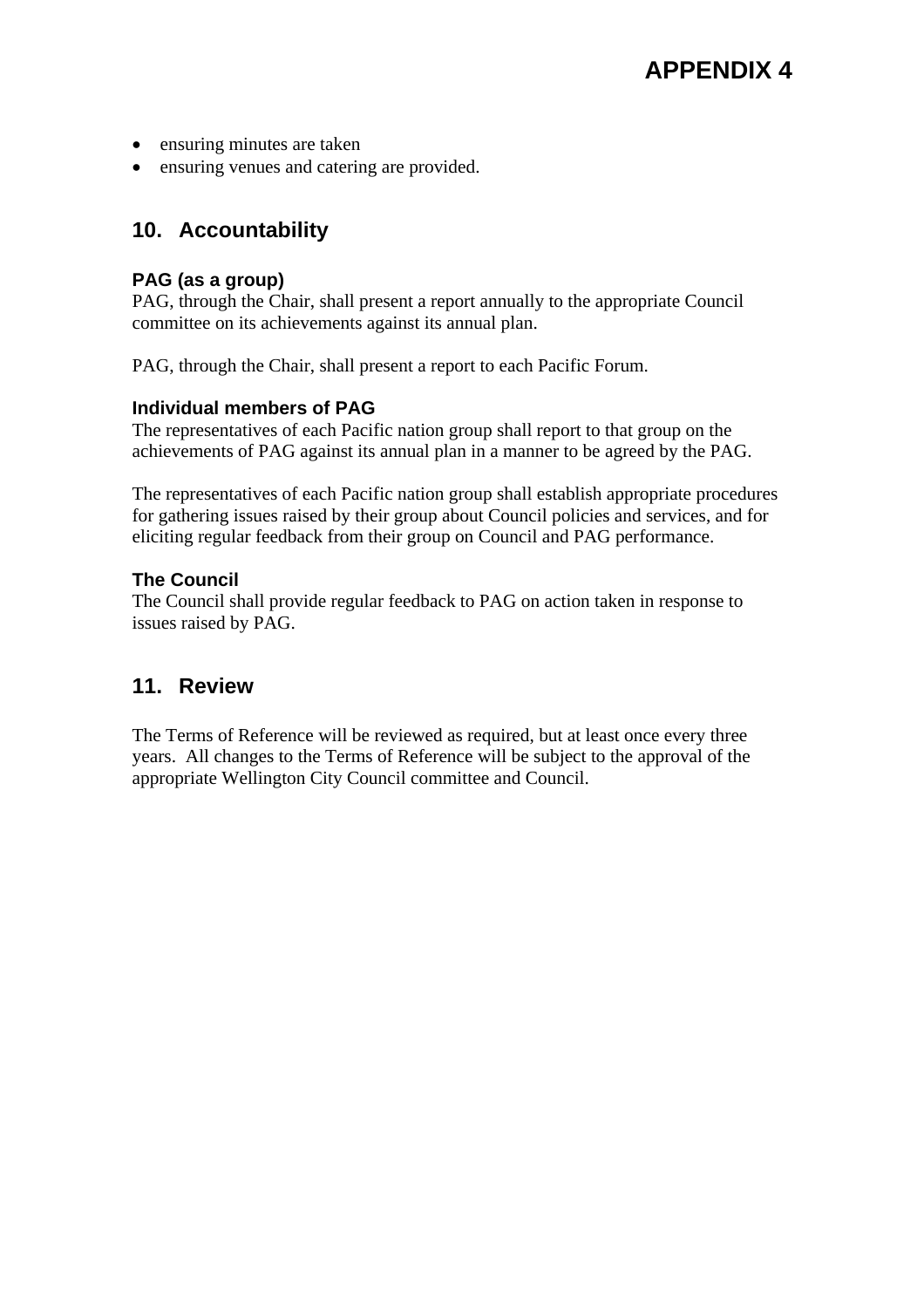# **YOUTH COUNCIL**

# **DRAFT TERMS OF REFERENCE**

### **7 June 2007**

### **1. Purpose and role**

The purpose of the Youth Council is to:

- strengthen engagement between Wellington City Council and young people
- build young people's knowledge of Council processes to enable them to participate in Council's decision-making processes
- build the Council's knowledge of the needs of young people and how these can best be met.

Specifically it will:

- ensure a youth perspective is provided to the Council on the range of issues covered by the Council, as well as issues relating directly to youth
- promote and encourage youth involvement in the planning and development of Council services
- ensure that the views of youth are canvassed and conveyed to Council, including providing advice on or assistance with formal consultations being undertaken
- provide advice to Council on matters of planning and infrastructure (especially if they have a direct impact on young people); and
- provide input on matters relating to policy and strategic development.

The group is an advisory group that can make recommendations to the Council. The group will not be given an independent budget to commission work or undertake activities outside of this advisory role.

The Youth Council is also only one means the Council will use to obtain input from young people. The group does not remove or reduce the Council's responsibilities to obtain input from other young people through other means.

# **2. Responsibilities**

Members are required to:

- attend formal meetings
- attend training and project meetings
- work on project teams between meetings
- be available to attend any other training/meetings that may occur
- feedback Youth Council information to their networks
- bring youth issues to the Youth Council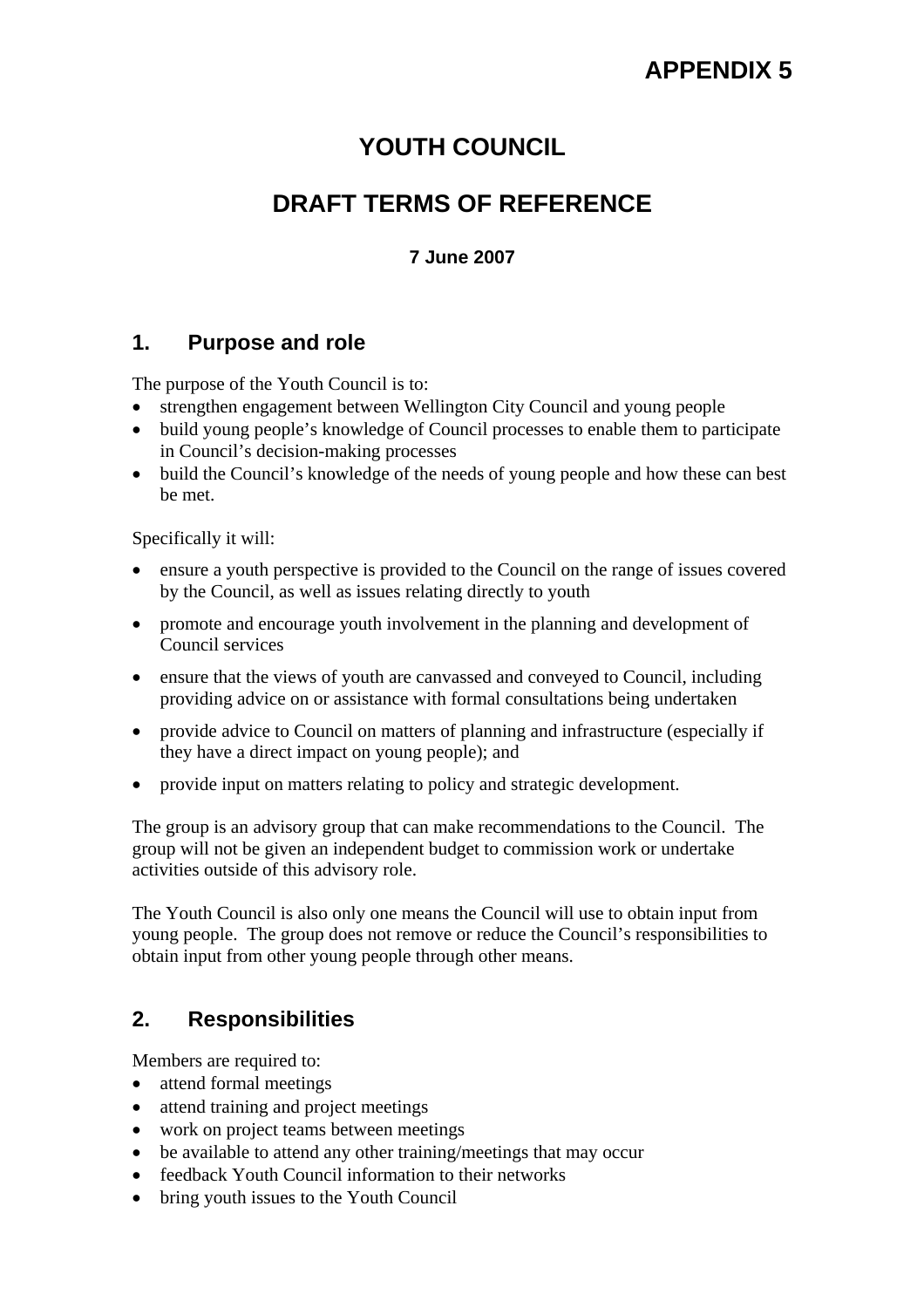• assist Wellington City Council to canvass youth views.

In return for their commitment, the Wellington City Council will provide members with:

- training to fulfil their role as a Youth Council member, including leadership training
- opportunities to attend conferences/seminars
- opportunities to be a youth representative on various working parties/project teams
- assistance with transport to and from meetings
- training on and exposure to the local government political system.

#### **Portfolio responsibilities**

Youth Council members will be expected to identify portfolio areas they are interested in finding out more about. The possible areas include:

- transport
- environment
- culture and arts
- social and recreation
- economic development
- governance
- urban development.

#### **Liaison with other advisory groups**

The Council has other advisory groups – and is seeking increased cooperation between those groups. Youth Council members may occasionally be asked to attend meetings of the other groups to share information.

### **3. Membership**

The Youth Council will comprise of a maximum of 20 members.

Members need to:

- be between 12-24 years of age
- live within the boundaries of Wellington City Council
- have the ability to work with other people and work in a team
- be proactive
- be committed to attending meetings regularly.

It is expected that the membership will provide broad representation, with consideration given to:

- gender
- disability
- geographical location
- education level (secondary school, university including diversity of the school/university)
- employment (employed and unemployed)
- diverse cultural backgrounds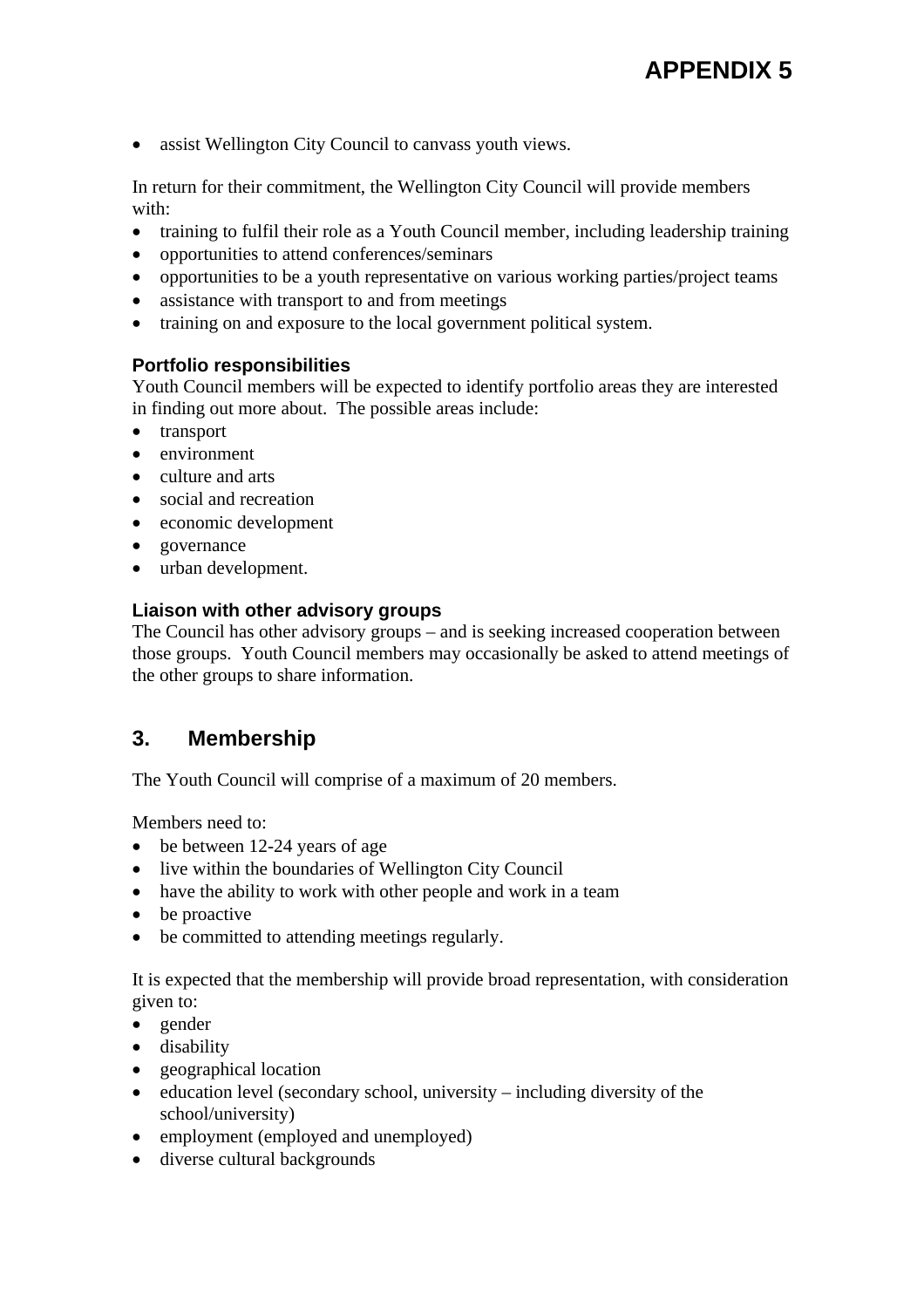### **Positions**

A Chair and Deputy Chair will be appointed every six months.

The role of the Chair is to:

- work with Council officers to compile the agenda
- run the meeting according to the set agenda
- be the spokesperson for the Youth Council as is required (i.e. at Council committee meetings, to the media).

In the absence of the Chair, the Deputy Chair will run the meeting.

### **Removal**

If a Youth Council member misses more than two meetings in a row without providing an apology, their membership on the Youth Council will cease.

In the event of gross misconduct by a Youth Council member, dismissal from the Youth Council may be required by the Youth Team of the City Communities business unit.

# **4. Selection Process**

Wellington City Council will call for expressions of interest from 12-24 year olds from within the city's boundaries via a number of different media (newspapers, approaches to schools, the Council website, etc).

Youth interested in participating will be asked to complete an application and will be encouraged to attend a meeting of the Youth Council.

Applicants will be interviewed by key staff members and one or two members of the Youth Council.

# **5. Term of Appointment**

Any person appointed to the Youth Council shall be appointed for one year (usually for a term beginning after the Youth Forum held in April in each year). Current members can ask for their membership to be rolled over and new members will be advertised for at this time.

If a Youth Council member resigns during the year, the Youth Council is able to co-opt new members for the remainder of the year. Council officers will encourage local secondary colleges and youth service providers to submit the name of one or more persons who it may be appropriate to co-opt. Those identified will be encouraged to attend a meeting of the Youth Council prior to their appointment being considered.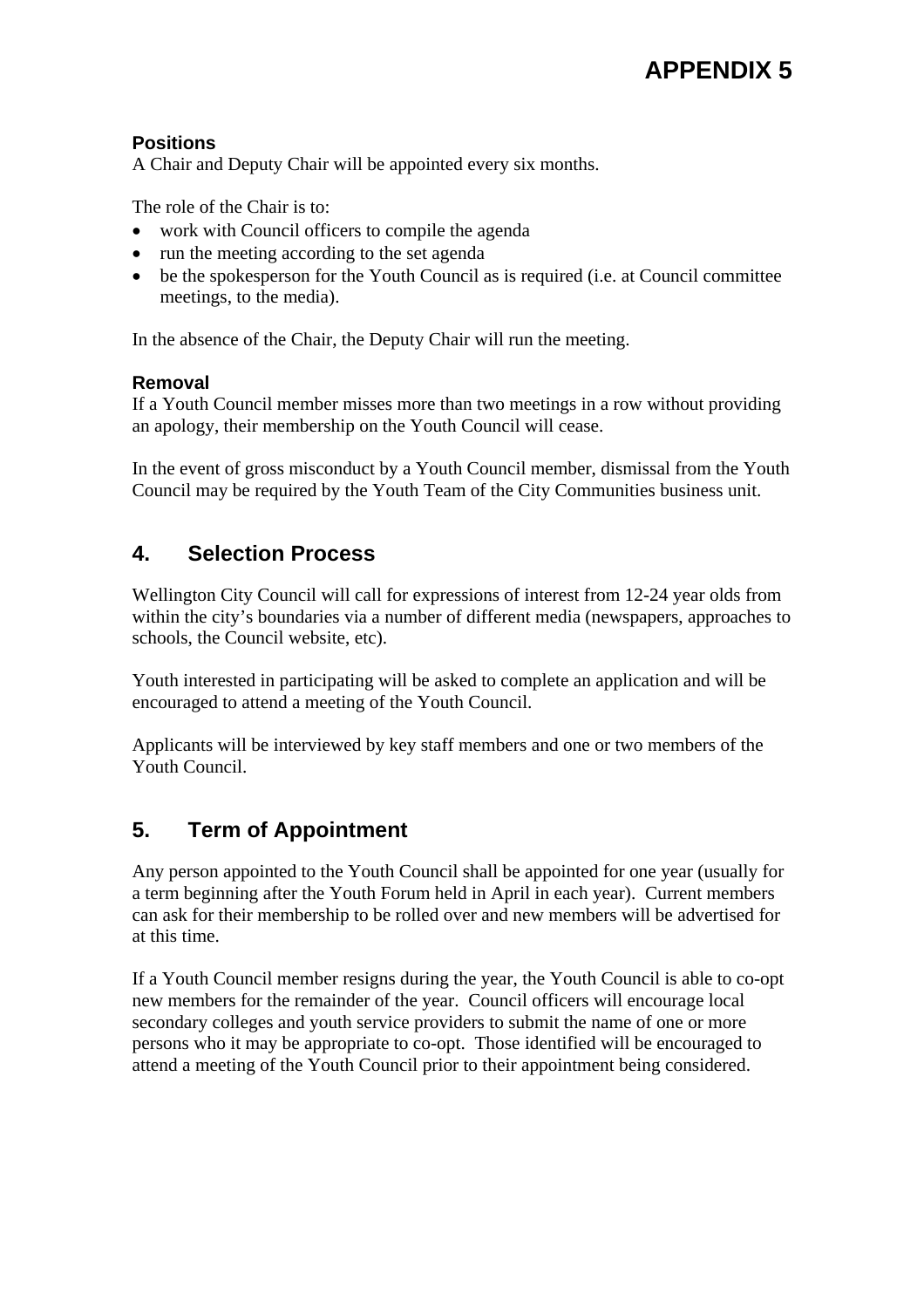# **6. Reporting**

An annual report will be presented to the appropriate Council committee. The report will review the operation and achievements of the Youth Council against its Terms of Reference.

# **7. Quorum**

Half of the current number of members, not including vacancies, must be present for the group to have a quorum.

# **8. Administration**

Council officers will oversee the administration of the Youth Council. Officers will write minutes, compile the agenda in collaboration with the Chair and provide general administrative and advisory support.

# **9. Review**

The Terms of Reference will be reviewed as required, but at least once every three years. All changes to the Terms of Reference will be subject to the approval of the appropriate Wellington City Council committee and Council.

# **10. Conduct**

Members of the Youth Council cannot in any way purport to represent the Wellington City Council or the views of the Wellington City Council.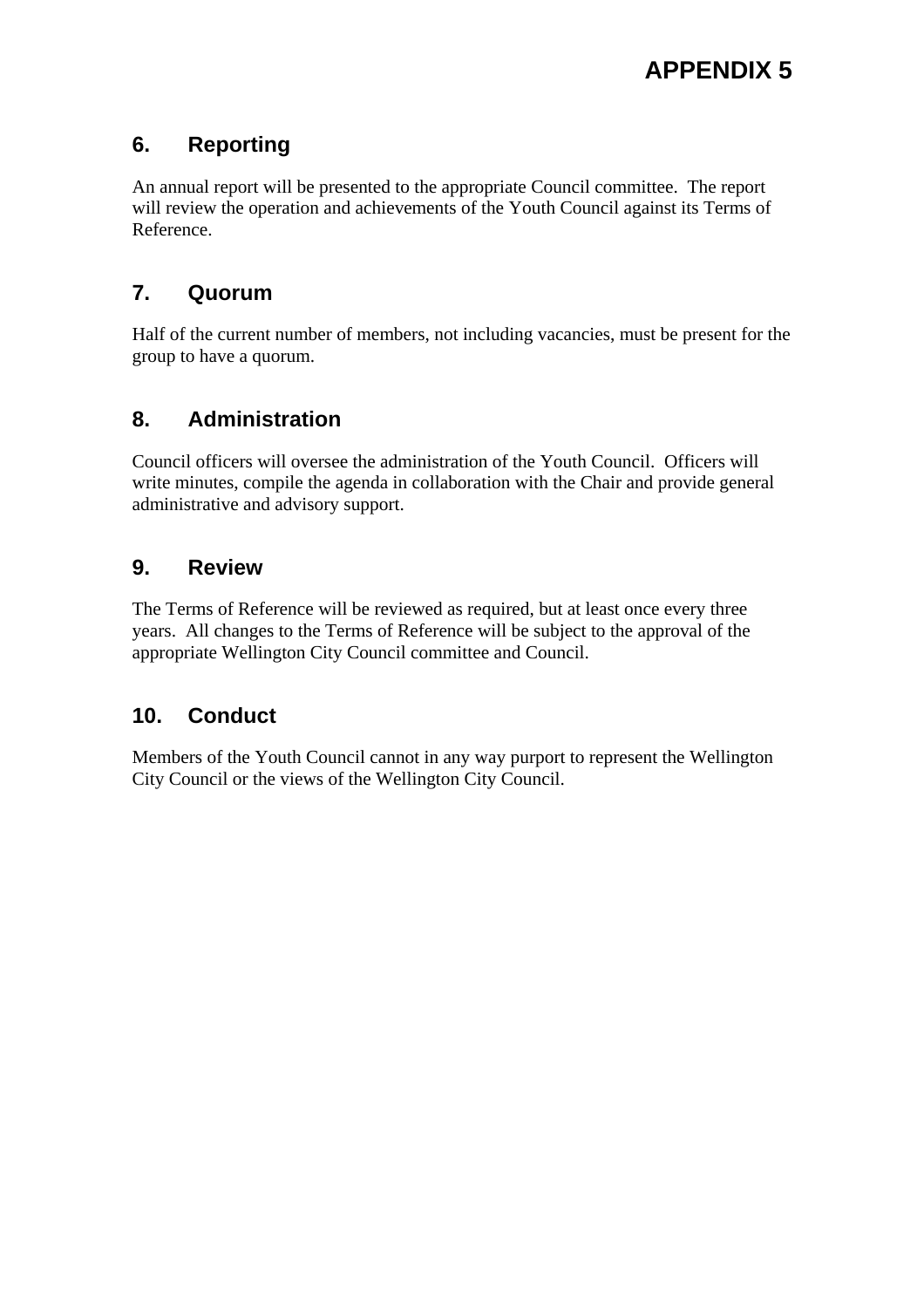# **DISABILITY REFERENCE GROUP AMENDED TERMS OF REFERENCE**

#### **7 June 2007**

### **1. Purpose**

The Disability Reference Group (DRG) will advise the Council on issues that concern people with disabilities in Wellington. The group will respond to issues raised by the Council as well as raise concerns expressed by people with disabilities.

The Disability Reference Group will be the first line of contact between Council and people with disabilities, although the group is not intended to remove or reduce Council's responsibilities to obtain further input on disability issues. Council would expect the DRG to advise on and assist with consultation with people with disabilities. The DRG may, when necessary, activate its own response from people with disabilities to ensure broad consultation.

The purpose of the group is also to build:

- people with disabilities' knowledge of Council processes to enable them to participate in Council's decision-making processes
- the Council's knowledge of the needs of people with disabilities, and how these can best be resolved.

# **2. Role**

Generally, the role of the DRG is to provide:

- feedback and advice on the Council's service delivery, policy development, draft policies, design and planning
- an information conduit to and from Council
- new initiatives to be considered for inclusion in Council's Long Term Council Community Plan and Annual Plan
- submissions on Council's plans and policies
- representation of the broad spectrum of issues for people with disabilities in relation to Council's activities.

The group is able to recommend that pieces of work be undertaken and request Council officers to determine if some issues can be achieved within current budgets. The group has the ability to select and call on outside expertise whenever it is needed and is able to set up sub-groups to progress particular issues of interest (members of these sub-groups will not receive payment for meetings held by the sub-group).

The group is an advisory group that can make recommendations to the Council. It will not be given an independent budget to commission work or undertake activities outside of this advisory role.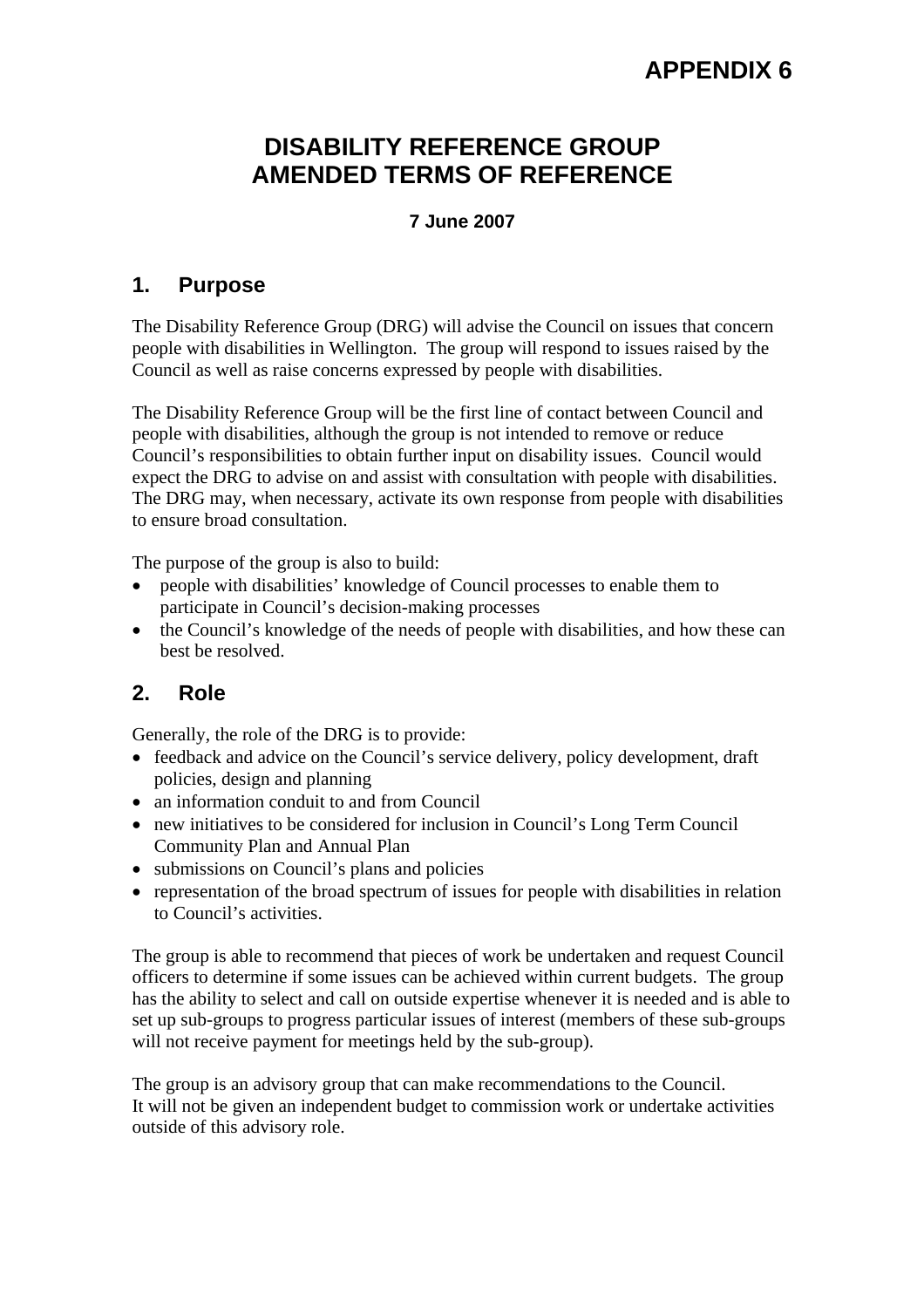The Council has other advisory groups – and is seeking increased cooperation between those groups. DRG members may occasionally be asked to attend meetings of the other groups to share information.

# **3. Membership**

#### **Number and make-up of members**

The group will have up to nine members and one Councillor representative. As all disability groups cannot be represented on the group, it is envisaged that members will have a broad knowledge of disability issues. In particular, it would be preferable for one or more representatives on the group to be able to give advice on mental health, Deaf/hearing impairment and intellectual disability issues and to have someone who can provide a Maori point of view of disability issues.

It would also be preferable for the group to have a positive gender balance.

#### **Chair**

The group's Chair will be elected annually by the group each year in October. A member cannot be elected Chair if they are due to complete their three year term prior to the next October.

#### **Criteria for membership**

- Experience of living with a disability
- An awareness of the needs and issues affecting people with disabilities
- Able to represent broad interests (i.e. not limited to the views of a specific organisation)
- Good relationships and networking within own community
- Able to be assertive and proactive
- Committed to regularly reporting back to own community
- Resides within the Council's boundaries.

A background in community/advisory work would also be an advantage.

Members will also be asked to complete a Conflict of Interest declaration.

### **4. Term of Appointment**

A member's term of appointment cannot exceed three years without reapplying for their position through a further selection process. The term of appointment can be less than three years if a member:

- resigns, or
- misses three consecutive meetings without tendering an apology.

A member can be appointed for consecutive periods of three years.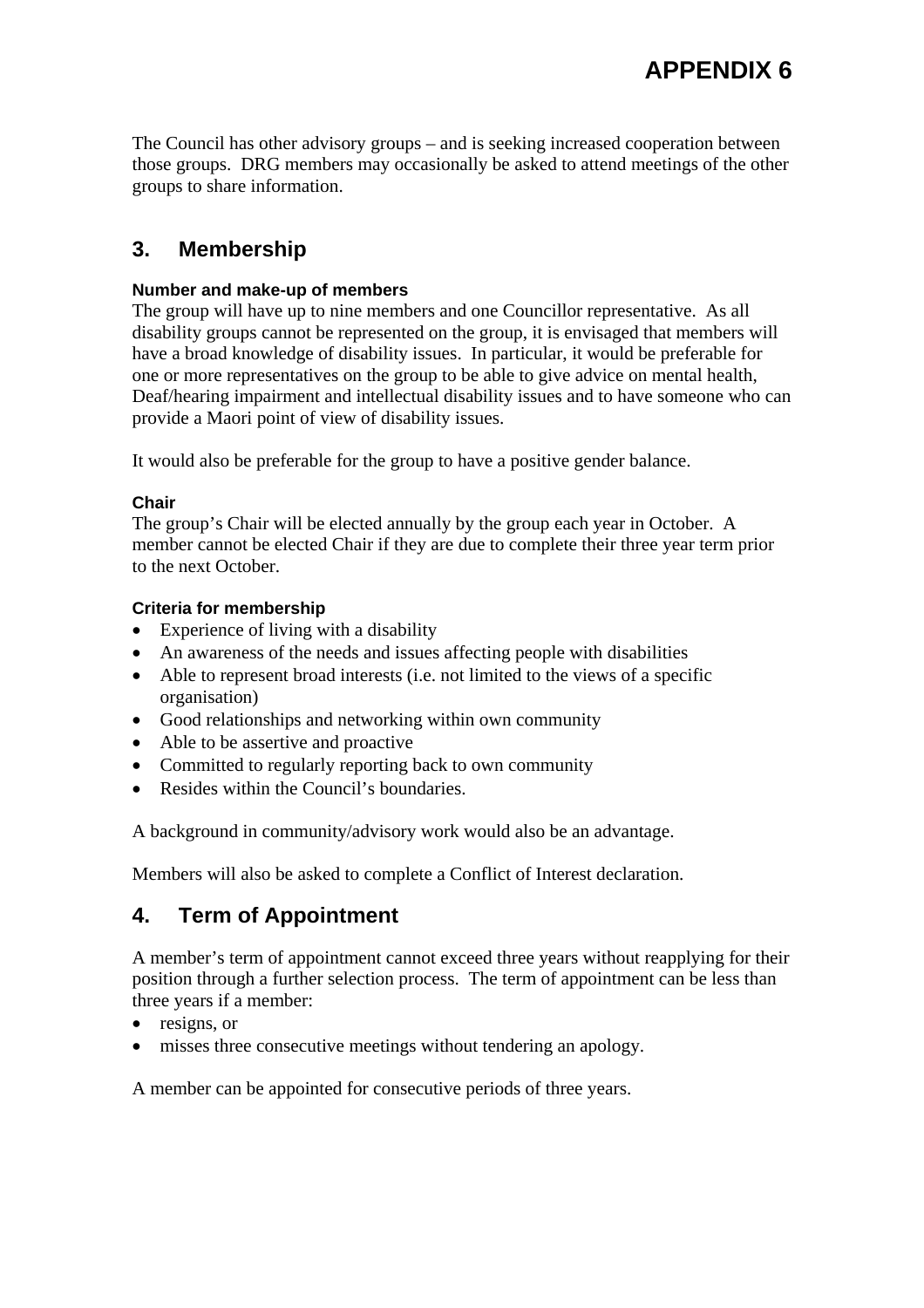# **5. Selection and Removal of Members**

A recruitment process will be held every year as the DRG will have a rolling membership (to ensure that the DRG is not made up of all new members at any one time). Three new members will be recruited each year.

The recruitment will be initiated by a sub-group of three DRG members who will determine if there are any gaps in the DRG's membership that need to be filled. The Council will call for nominations for the number of positions available from disability consumer groups and at the annual Disability Forum in December each year.

The DRG sub-group will short-list the applications made, and a selection panel made up of the appropriate Council officer, two members of the DRG, and another person, as considered appropriate (for example, if a person with a specific disability is being sought, it would be appropriate for someone with that disability to be on the selection panel) will interview the short-listed applicants.

The Council will provide a role description to facilitate the selection process.

If a representative resigns from the group, the Council will fill that vacancy in the following December.

## **6. Accountability**

The group will be accountable to people with disabilities by:

- fulfilling the group's communications strategy
- presenting to the annual disability/accessibility forum where the group will outline its achievements, state the recommendations it has made to Council, and receive feedback on further issues for its consideration
- placing information on the Council's website. Members will be listed on a webpage, with the disability areas each member is responsible for identified beside their name. Minutes of the group's meetings will also be available from the website.

# **7. Reporting**

The group will report to the appropriate Council committee every six months, outlining its achievements and the issues it wishes Council to consider further.

The DRG will also report back to Council through the Director, Community Services.

# **8. Frequency of Meetings**

The group will meet once a month. Special meetings may be called if there is urgent business.

### **9. Operation**

The maintenance and servicing of the group will primarily be the responsibility of the City Communities Business Unit. The group will be supported by an officer who will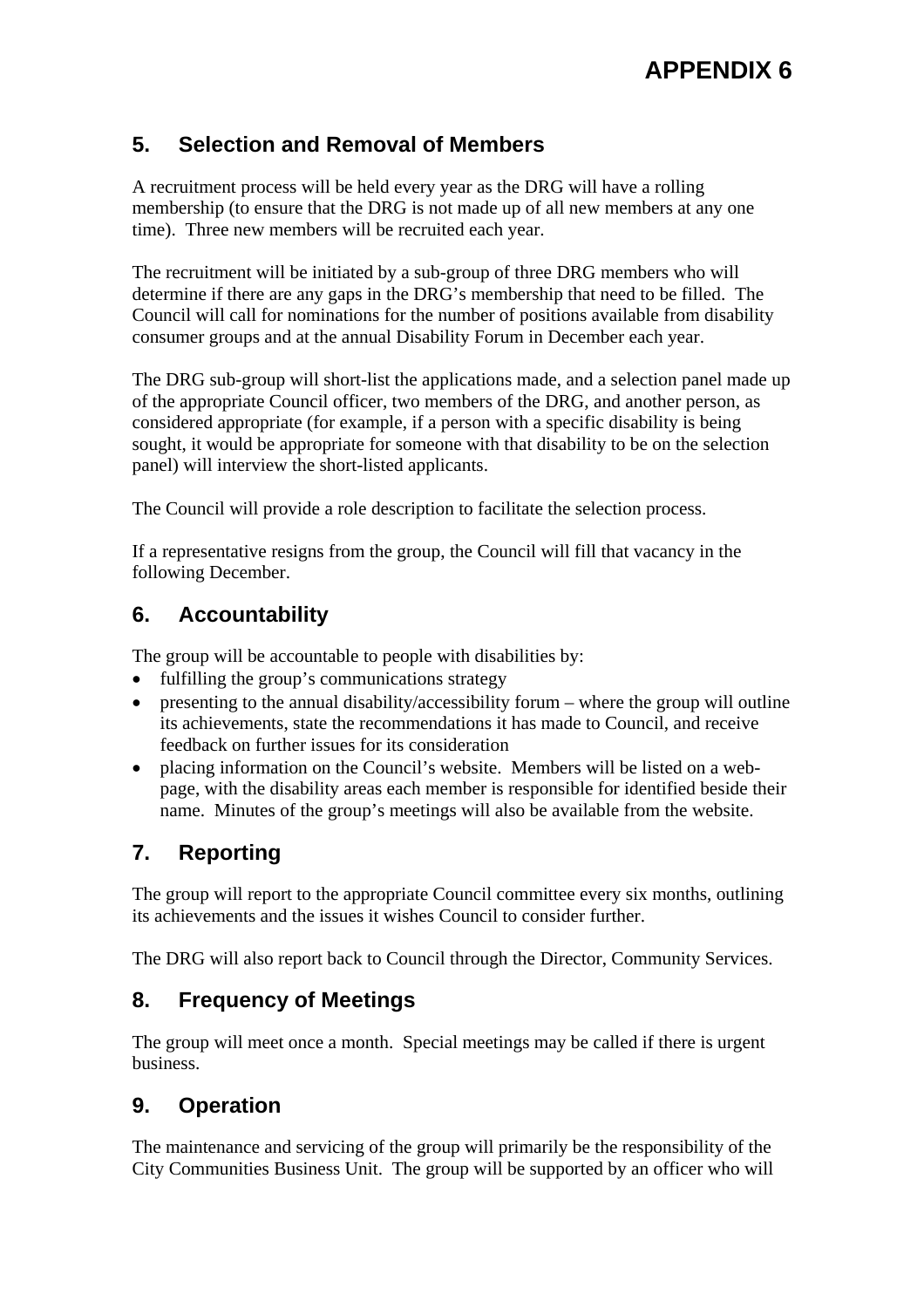be responsible for compiling agendas, writing minutes and providing other administrative and advisory support to the group.

It is also expected that members of Council's Policy Team will liaise closely with the group as well as officers from other business units, as and when required.

#### **Induction**

New members joining the group will be inducted into Council processes by Council officers. The responsible Council officer and the Chair of the DRG will also induct the member into the group's function and processes.

## **10. Quorum**

Half of the positions currently filled, not including vacant positions, must be present for the group to have a quorum.

# **11. Payment**

Members will be paid \$110 for every meeting they attend of the full DRG. The Chair will be paid \$150 for every meeting of the full DRG attended. If the group decides to have more than one member in the role of Chair, the additional \$40 available to the Chair will be split between the co-Chairs.

Members will be reimbursed for their taxi fares to and from the meeting. Should a support person be required for a member to fully participate in the group's discussions, the Council will pay this person \$40 per hour.

The Council will also make assisted devices (such as computers, hearing loops, accessible toilets) available where possible.

# **12. Conflict Resolution**

Should conflict occur, the Chair and the group will be responsible for working together to resolve the conflict in the first instance. If the conflict persists, the Council will only intervene at the request of the majority of the group's members.

### **13. Review**

The Terms of Reference will be reviewed as required, but at least once every three years. All changes to the Terms of Reference will be subject to the approval of the appropriate Wellington City Council committee and Council.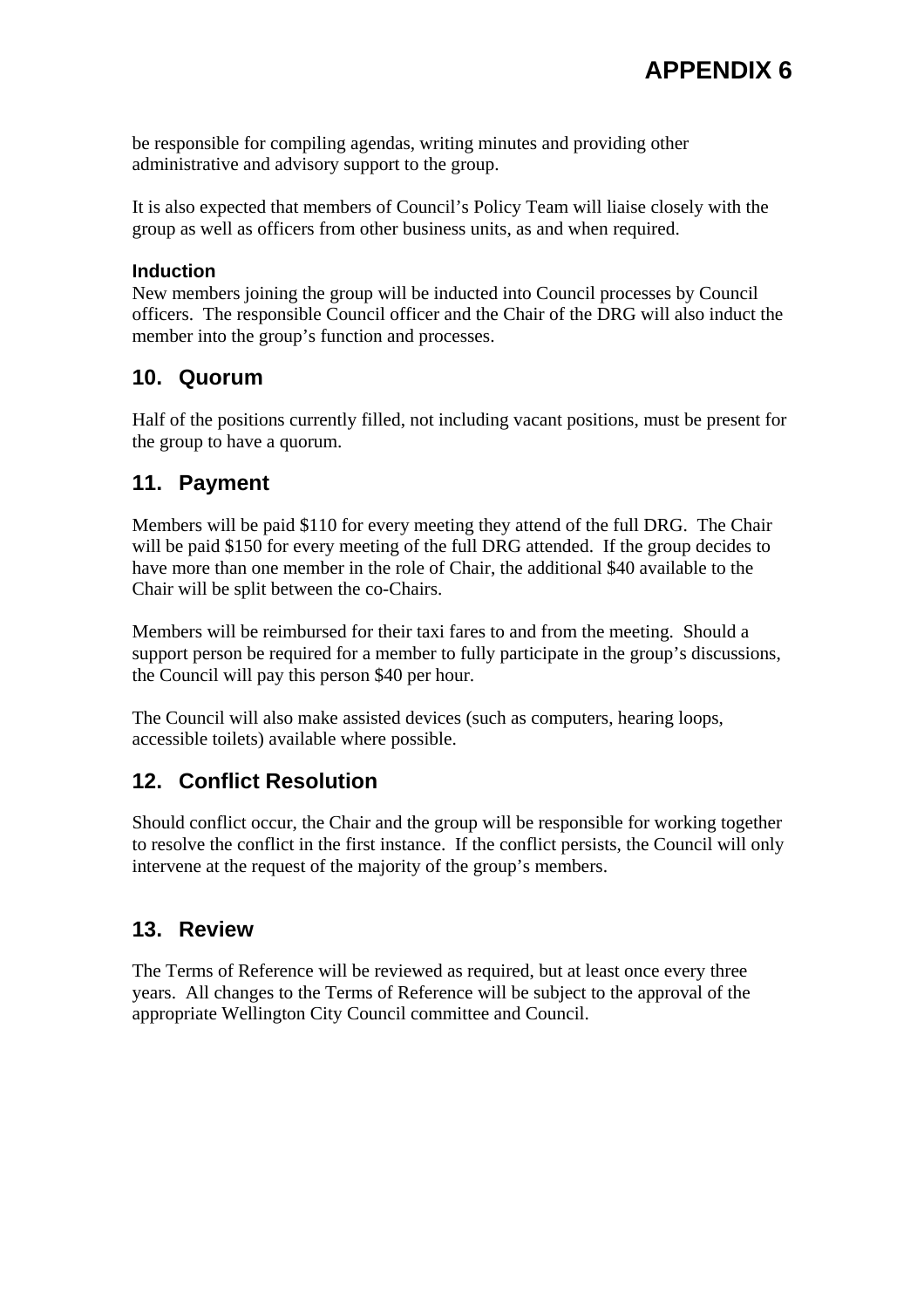#### **Wellington consolidated bylaw 1991**

#### **Part 23 – Liquor Control**

This part of the bylaw prohibits the consumption and possession of liquor in public places from 5pm each Thursday, Friday and Saturday until 8am the following day. In addition, the prohibition applies every year on Christmas Eve, the  $24<sup>th</sup>$  of December and New Years Eve, the  $31<sup>st</sup>$  of December from 5pm to 8am the following day and occasionally during special events. It applies to the Wellington Central Area, Oriental Bay and Mt Victoria as shown on the attached map. The bylaw includes a process to obtain prior written permission from the Council to authorise events that would otherwise breach the bylaw. The Council will erect signage to communicate the terms of the bylaw to the public.

The purpose of this bylaw is to address concerns relating to potential criminal offending and safety concerns that are linked to the possession or consumption of liquor in public places. By imposing this ban, the consumption of liquor within the central area and Oriental Bay should primarily be restricted to private residences or licensed premises on Thursday, Friday and Saturday nights.

The bylaw is introduced pursuant to  $s147$  of the Local Government Act  $2002 - this$ section should be read together with this part of the bylaw as it contains relevant definitions and the situations when this bylaw control will not apply (particularly relating to the transportation of unopened liquor). Pursuant to s169 and s170 of the Local Government Act 2002, the Police can enforce this part of the bylaw. Further details on the statutory provisions are provided as a note at the end of this part of the bylaw.

#### **Definitions**

Wellington Central Area means the area inside the boundaries depicted in the attached map but excluding:

- a) Any area that is subject to a road encroachment issued by the Council;
- b) Any licensed premises that occupies a paved area on legal road or Council land where permission to occupy has been granted by the Council.

#### **23.2 Liquor prohibition**

23.2.1 The consumption or possession of liquor in a public place (including while in a vehicle), is prohibited within the Wellington Central Area, Oriental Parade and Mt Victoria as shown on the attached map. This prohibition is effective from 5pm Thursday to 8am Friday, 5pm Friday to 8am Saturday, 5pm Saturday to 8am Sunday. The prohibition also applies every year on Christmas Eve, the  $24<sup>th</sup>$ of December and New Years Eve, the 31<sup>st</sup> of December from 5pm to 8am the following day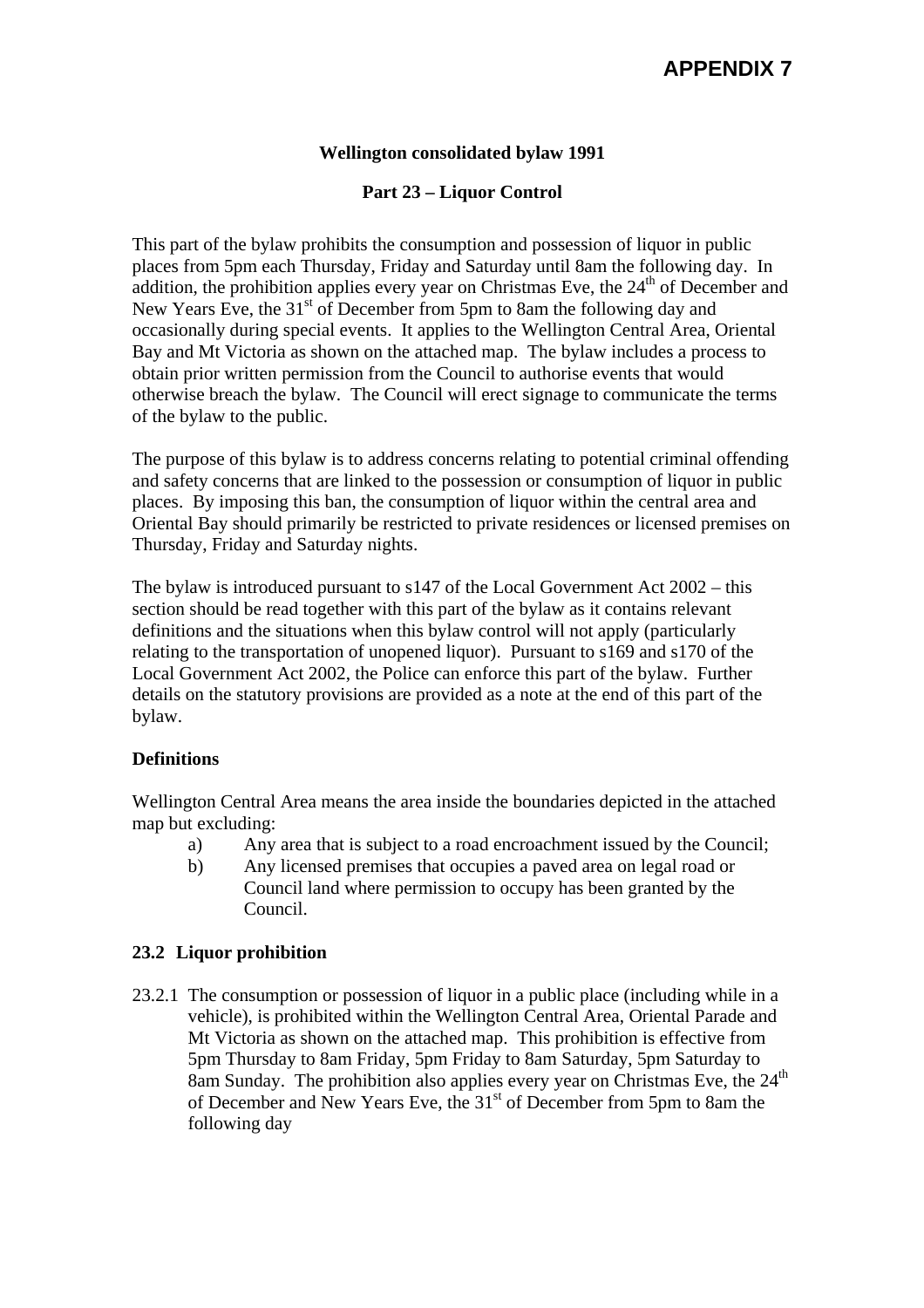23.2.2 In addition to the prohibition in Clause 23.2.1 above, the Council by resolution may order a prohibition on the consumption or possession of liquor (including while in a vehicle) in a public place for certain specified times and/or within certain specified public places for specified special events. The prohibition must be notified in the appropriate Wellington metropolitan newspaper at least 14 days in advance of the special event.

#### **23.3 Council permission**

- 23.3.1 Any person may apply to the Council for prior written permission for any activity that would be in breach of any prohibition under this part of the bylaw.
- 23.3.2 The process for obtaining the Council's permission is outlined in Part 1 (Introduction) of this bylaw.

#### **23.4 Signage**

23.4.1 The Council will erect signage within public places covered by this bylaw to provide information to the public on the terms of the bylaw. The size, location and terms of this signage shall be at Council's discretion. To avoid any doubt, the absence of signage in any public place does not authorise breach of this part of the bylaw.

#### **23.5 Offences**

- 23.5.1 Everyone commits an offence who:
	- a) Consumes or possesses any liquor in a public place in breach of a prohibition under this part of the bylaw; and
	- b) Breaches, or permits a breach of, the terms of any Council permission granted pursuant to clause 23.3 of this bylaw.
- *Note: This bylaw is introduced pursuant to the specific empowering provisions of the Local Government Act 2002 that provide for bylaws for liquor control purposes. This bylaw does not repeat or paraphrase those statutory provisions, and accordingly those provisions should be read in conjunction with this bylaw. In particular, the following provisions are noted:*

 *Section 147 empowers the Council to make this bylaw. It also defines 'liquor' and 'public place'. In addition, s147(3) sets out a number of specific exemptions when the bylaw will not apply with respect to the transportation of unopened bottles or containers.* 

 *Section 169 provides the Police with powers of search and seizure, without warrant, to enforce the bylaw. The Police are responsible for enforcing the bylaw.*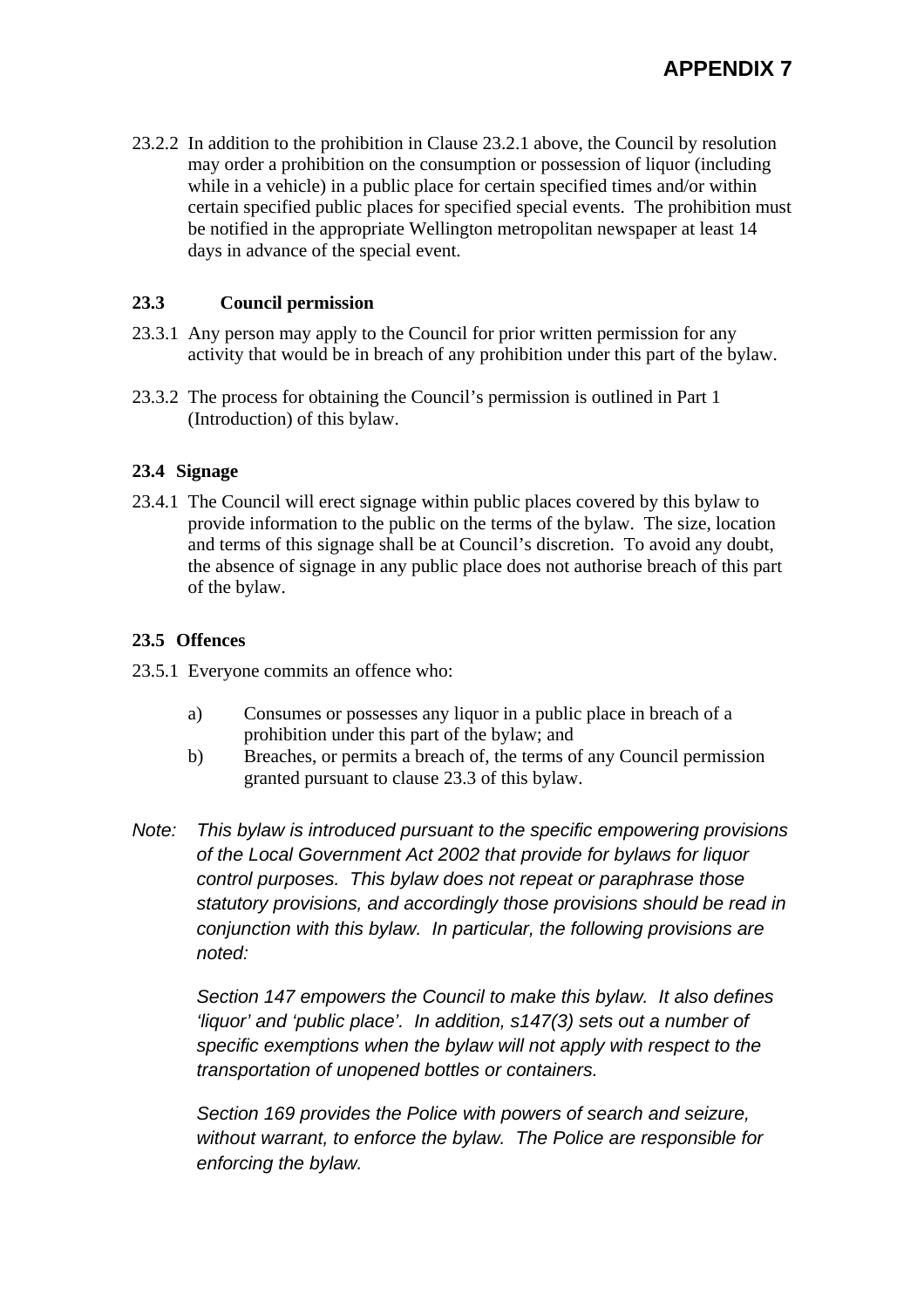*Section 170 sets out certain conditions imposed on the Police powers of search under s169.* 

 *This bylaw has no effect on any other Police powers of search, seizure and arrest or any other statutory offences.*